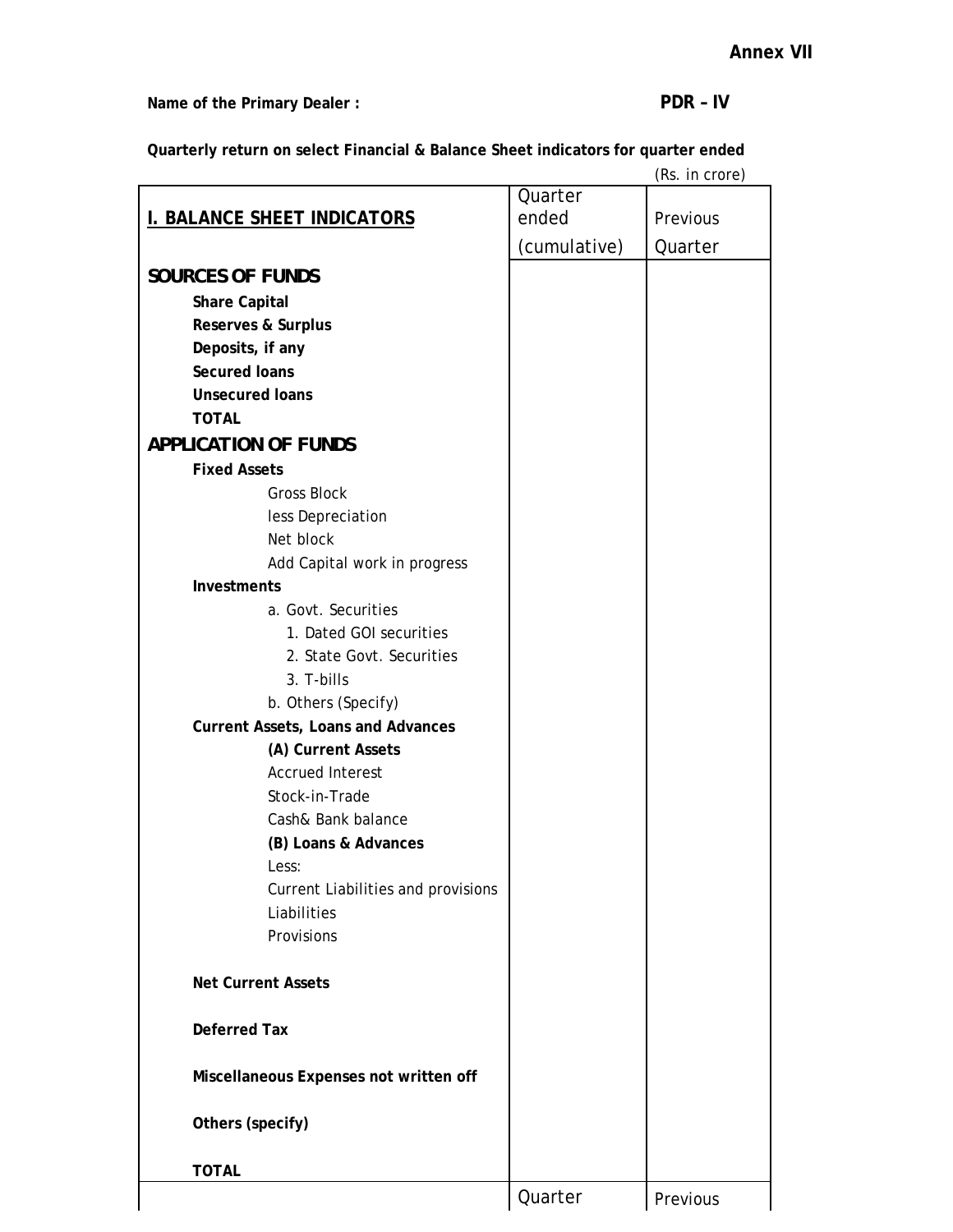|                                                | ended        |         |
|------------------------------------------------|--------------|---------|
| <b>II. P&amp; L INDICATORS</b>                 | (cumulative) | Quarter |
| <b>INCOME</b>                                  |              |         |
| <b>Discount Income</b>                         |              |         |
| 1. G-secs                                      |              |         |
| 2. Others                                      |              |         |
| Interest Income                                |              |         |
| 1. G-secs                                      |              |         |
| 2. Call/Term                                   |              |         |
| 3. Repo                                        |              |         |
| 4. Others                                      |              |         |
| <b>Trading Profits</b>                         |              |         |
| 1.G-secs                                       |              |         |
| 2.0thers                                       |              |         |
| Other Income                                   |              |         |
| 1. G-secs                                      |              |         |
| 2. Others (specify)                            |              |         |
|                                                |              |         |
| <b>TOTAL INCOME</b>                            |              |         |
| <b>EXPENDITURE</b>                             |              |         |
| <b>Interest Expenses</b>                       |              |         |
| 1. Call/Term                                   |              |         |
| 2. Repo                                        |              |         |
| 3. Borrowing from RBI                          |              |         |
| 4. Others                                      |              |         |
| <b>Operating Expenses</b>                      |              |         |
| Establishment & Administrative Expenses        |              |         |
| Provisions against doubtful assets             |              |         |
| <b>Depreciation on Fixed Assets</b>            |              |         |
| Other expenses (specify)                       |              |         |
| <b>TOTAL EXPENDITURE</b>                       |              |         |
| <b>PROFIT BEFORE TAX</b>                       |              |         |
| Less provision for taxation and deferred tax   |              |         |
| PROFIT AFTER TAX                               |              |         |
| <b>III. FINANCIAL INDICATORS</b>               |              |         |
|                                                |              |         |
| <b>Certain Key Figures</b>                     |              |         |
| Dividend paid/proposed                         |              |         |
| Retained earnings                              |              |         |
| Average Earning assets                         |              |         |
| Average Non-earning assets                     |              |         |
| $***$<br>Average total assets                  |              |         |
| 1. Average dated G-secs (Central<br>and State) |              |         |
| 2. Average T-Bills                             |              |         |
| 3. Other average assets                        |              |         |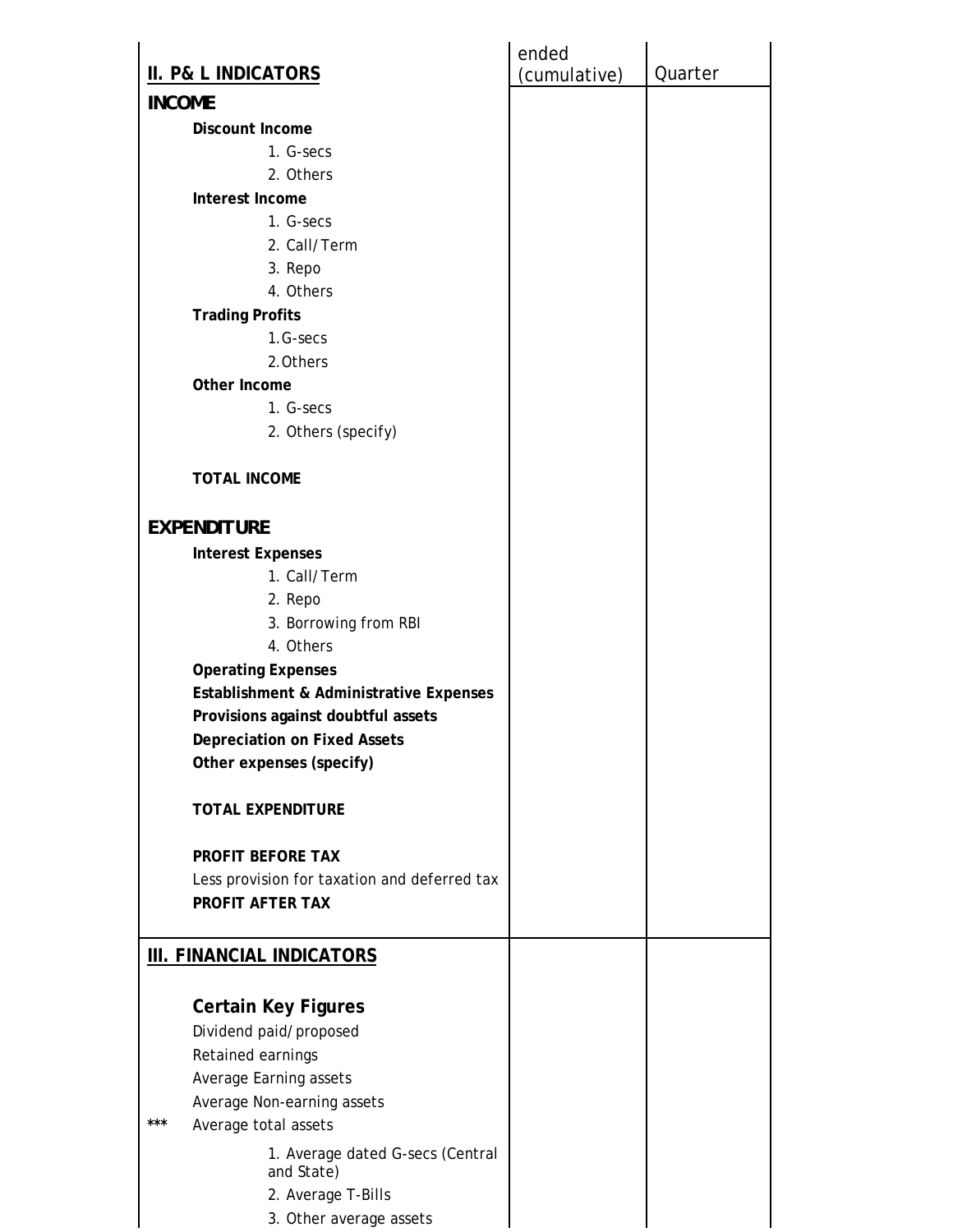| ****  | Average Interest bearing liabilities                                                          |              |          |
|-------|-----------------------------------------------------------------------------------------------|--------------|----------|
|       | 1. Call borrowing                                                                             |              |          |
|       | 2. Repo                                                                                       |              |          |
|       | 3. Borrowing from RBI                                                                         |              |          |
|       | 4. Others                                                                                     |              |          |
|       | Average yield on assets                                                                       |              |          |
|       |                                                                                               |              |          |
|       | (Total interest income/Average<br>Earning Assets)                                             |              |          |
|       | Average cost of funds<br>(Total interest<br>expended/Average interest<br>bearing liabilities) |              |          |
|       | Net interest income                                                                           |              |          |
|       | Non-interest income                                                                           |              |          |
|       | Non-interest expenditure                                                                      |              |          |
|       | Net total income                                                                              |              |          |
|       |                                                                                               |              |          |
|       | <b>Measures of Return</b>                                                                     |              |          |
|       | <b>Return on Assets</b><br><b>Before</b>                                                      |              |          |
|       | (PBT/Ave.Total Assets)<br>tax<br>After                                                        |              |          |
|       | tax<br>(PAT/Ave. Total Assets)                                                                |              |          |
|       | Return on average Equity                                                                      |              |          |
|       | Before tax (PBT/Ave.Equity)                                                                   |              |          |
|       | After                                                                                         |              |          |
|       | (PAT/Ave.Equity)<br>tax                                                                       |              |          |
|       | Return on Capital Employed<br>Before tax (PBT/(Owners' Equity+Total                           |              |          |
|       | Debt))<br>After Tax (PAT/(Owners' Equity+Total<br>Debt))                                      |              |          |
|       | <b>Net Margin Analysis</b>                                                                    |              |          |
|       | Net Margin (PAT/Total Income)                                                                 |              |          |
|       | Interest expenses/Total income                                                                |              |          |
|       |                                                                                               | Quarter      |          |
|       |                                                                                               | ended        | Previous |
|       | IV. PERFORMANCE INDICATORS                                                                    | (cumulative) | Quarter  |
|       |                                                                                               |              |          |
|       | NOF (Rs. in crore)                                                                            |              |          |
|       | CRAR (as %)                                                                                   |              |          |
|       | Average duration of the Portfolio (in years)                                                  |              |          |
|       | Average leverage (as ratio)                                                                   |              |          |
|       | Effect of 1% shock in yields on portfolio<br>value                                            |              |          |
|       | (Rs. in crore)                                                                                |              |          |
|       |                                                                                               |              |          |
| ***** | MTM value of all securities (Rs. in crore)                                                    |              |          |
|       |                                                                                               |              |          |
|       |                                                                                               |              |          |